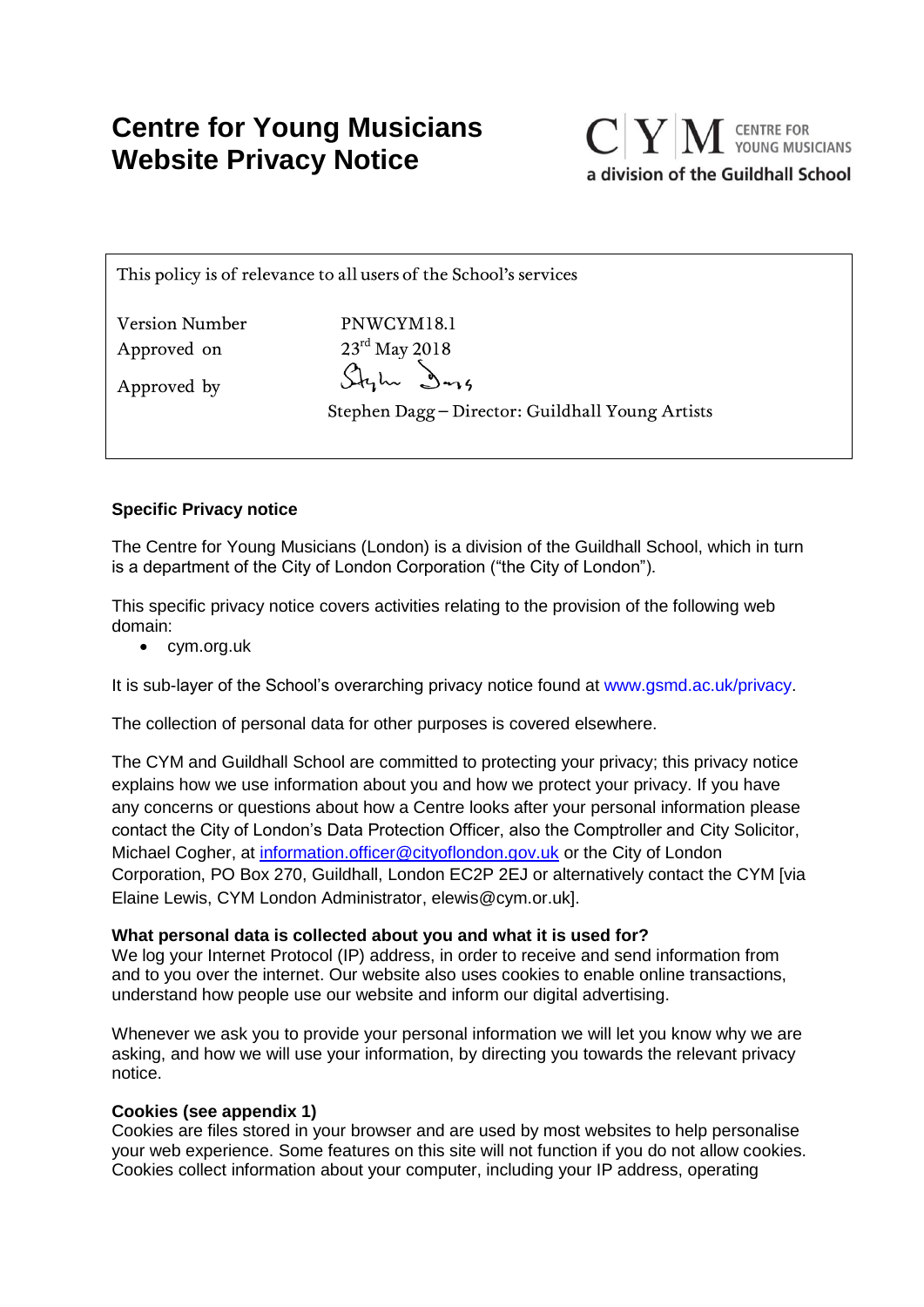system and browser type, for statistical, non-identifiable purposes. They allow us to estimate information such as audience size and usage patterns, for example whether the visitor has been to the site before, which country they are in and what site referred the visitor to the web page.

## **Compliance cookies**

This type of cookie allows us to know whether or not you have given consent to the use of cookies and therefore do not need to be presented with this consent request message again.

## **Analytics cookies**

These websites uses Google Analytics, a web analysis service of Google Inc. Google Analytics uses cookies, text files which will be stored on your computer and enable us to analyse your use of our website.

Google Analytics uses only first-party cookies. This means that all cookies set by Google Analytics for the Centre for Young Musicians send data only to the School's servers. This data cannot be altered or retrieved by any service on another domain and we will never disclose information stored in your cookie to third parties.

The Google Analytics Terms of Service, which all Analytics customers adhere to, prohibits the tracking or collection of personal information (such as name and email address) using Google Analytics or associating personal information with web analytics information.

## **Third Party Cookies**

Cookies may be set through our website by other companies. Data may be collected by these companies that enable them to serve up adverts on other sites that are relevant to your interests.

#### **Can I opt-out of cookies?**

Yes. You can adjust your internet browser settings to not accept cookies, or choose to allow only certain 'trusted' sites to store cookies on your computer. Google Analytics also provides an opt-out browser add-on which [you can download here](https://tools.google.com/dlpage/gaoptout?hl=None) Please note, opting out of cookies may mean you are unable to use some of the facilities on our website.

# **Further info**

The Information Commissioner's Office provides some advice about cookies and their use. It also provides a link to www.aboutcookies.org which is run by the law firm Pinsent Masons. This website provides even more information about cookies, including how you can delete any cookies and how to allow trusted sites to store their cookies on your computer.

#### **Log files**

User access data is collected on these systems for system administration, identifying errors and for producing usage statistics. Logged information includes data such as login status, IP address and device information such as browser, operating system and device type.

#### **Why we are allowed to use your personal data?**

The processing of your personal information for the above purposes is necessary for legitimate interests to enable your access to the service.

#### **Who we can share your personal data with?**

We have a data sharing agreement with our fundraising body The Foundation for Young Musicians- you can access their privacy policy through the following link: <https://cym.org.uk/support-us/>

Payments: We do not share personal and financial information provided to us in payment processes, nor do we share this information with third parties.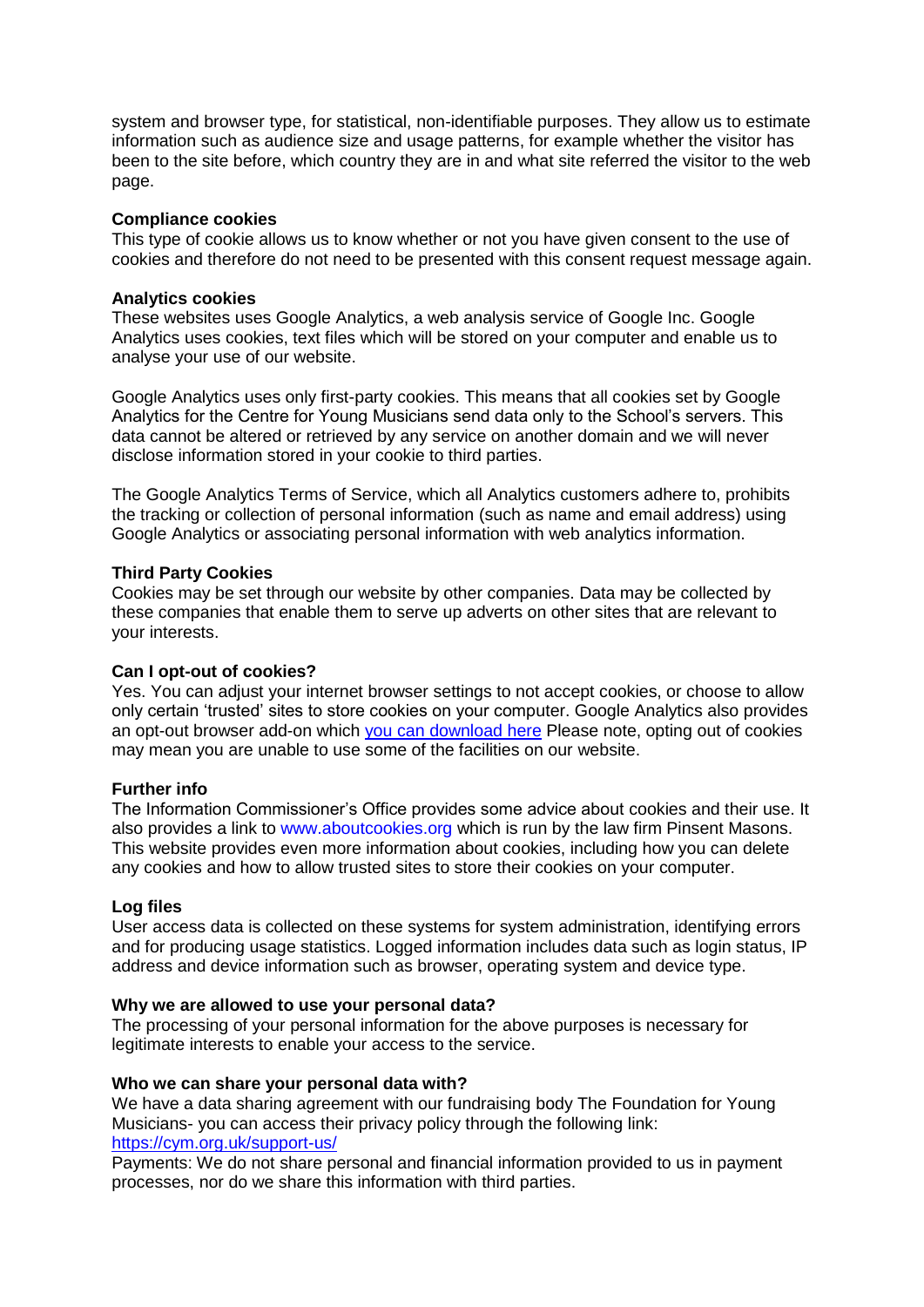Third party Websites: Where we provide links to third party websites, such sites are not controlled by us and are not covered by our terms and conditions. These links are provided for your convenience only. If you access these sites by using the links provided, the operators of these sites may collect information from you which will be used by them in accordance with their privacy policy, consequently you are advised to check the privacy policy of such third parties before providing information to them. An example of a third party website would be Facebook.

Third party Plugins: We use CiviCRM to collect data. You can access the CiviCRM privacy policy here:<https://civicrm.org/privacy-policy>

## **How long we keep your personal data for?**

Personal data will be processed in accordance with the School's retention policies which are currently under review.

Appendix 1

| Cookie  | Name             | Purpose                                                       | Expiration                      | Used on    |
|---------|------------------|---------------------------------------------------------------|---------------------------------|------------|
| Session | <b>PHOSESSID</b> | Used to store information while<br>the user is using the site | When the<br>browsing<br>session | Cym.org.uk |